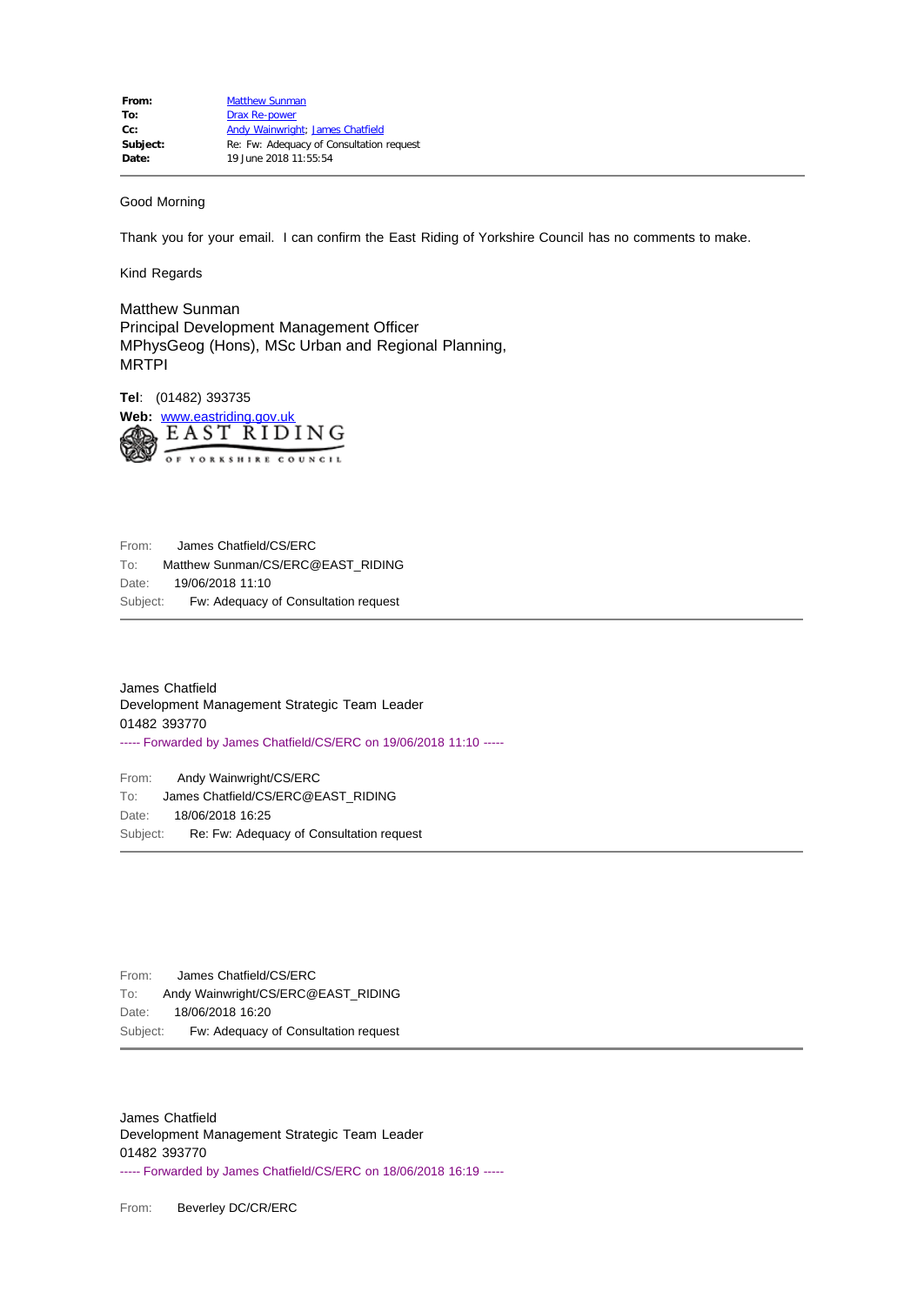## **Planning and Development Management**

**Tel**: (01482) 393647 **Web:** [www.eastriding.gov.uk](file:////c/www.eastriding.gov.uk)



----- Forwarded by Stevie Ruler/CR/ERC on 18/06/2018 16:14 -----

From: Drax Re-power <DraxRe-power@pins.gsi.gov.uk> To: Date: 15/06/2018 14:15 Subject: \*\* SR Dealing \*\* Adequacy of Consultation request

Dear sir or madam,

The Planning Inspectorate send an adequacy of consultation request to your council on the 30 of May 2018 requesting a response by the 13 of June 2018. As the Inspectorate haven't had a response from your council we have extended the deadline to midnight Tuesday 19 of June 2018 to allow you to submit your comments.

Kind regards

The Drax Re-power project team.

The Planning Inspectorate, Temple Quay House, Temple Quay, Bristol, BS1 6PN Helpline: 0303 444 5000

Web:<https://infrastructure.planninginspectorate.gov.uk/>(National Infrastructure Planning)

Web: [www.gov.uk/government/organisations/planning-inspectorate](http://www.gov.uk/government/organisations/planning-inspectorate) (The Planning Inspectorate)

Twitter: @PINSgov

This communication does not constitute legal advice.

Please view our **Privacy Notice** before sending information to the Planning Inspectorate.

\*\*\*\*\*\*\*\*\*\*\*\*\*\*\*\*\*\*\*\*\*\*\*\*\*\*\*\*\*\*\*\*\*\*\*\*\*\*\*\*\*\*\*\*\*\*\*\*\*\*\*\*\*\*\*\*\*\*\*\*\*\*\*\*\*\*\*\*\*\*

Correspondents should note that all communications to or from the Planning Inspectorate may be automatically logged, monitored and/or recorded for lawful purposes.

This email and any files transmitted with it are confidential and intended solely for the use of the individual or entity to whom they are addressed. If you have received this email in error please notify the system manager.

This footnote also confirms that this email message has been scanned by Websense Email Security Gateway for the presence of computer viruses.

\*\*\*\*\*\*\*\*\*\*\*\*\*\*\*\*\*\*\*\*\*\*\*\*\*\*\*\*\*\*\*\*\*\*\*\*\*\*\*\*\*\*\*\*\*\*\*\*\*\*\*\*\*\*\*\*\*\*\*\*\*\*\*\*\*\*\*\*\*\*